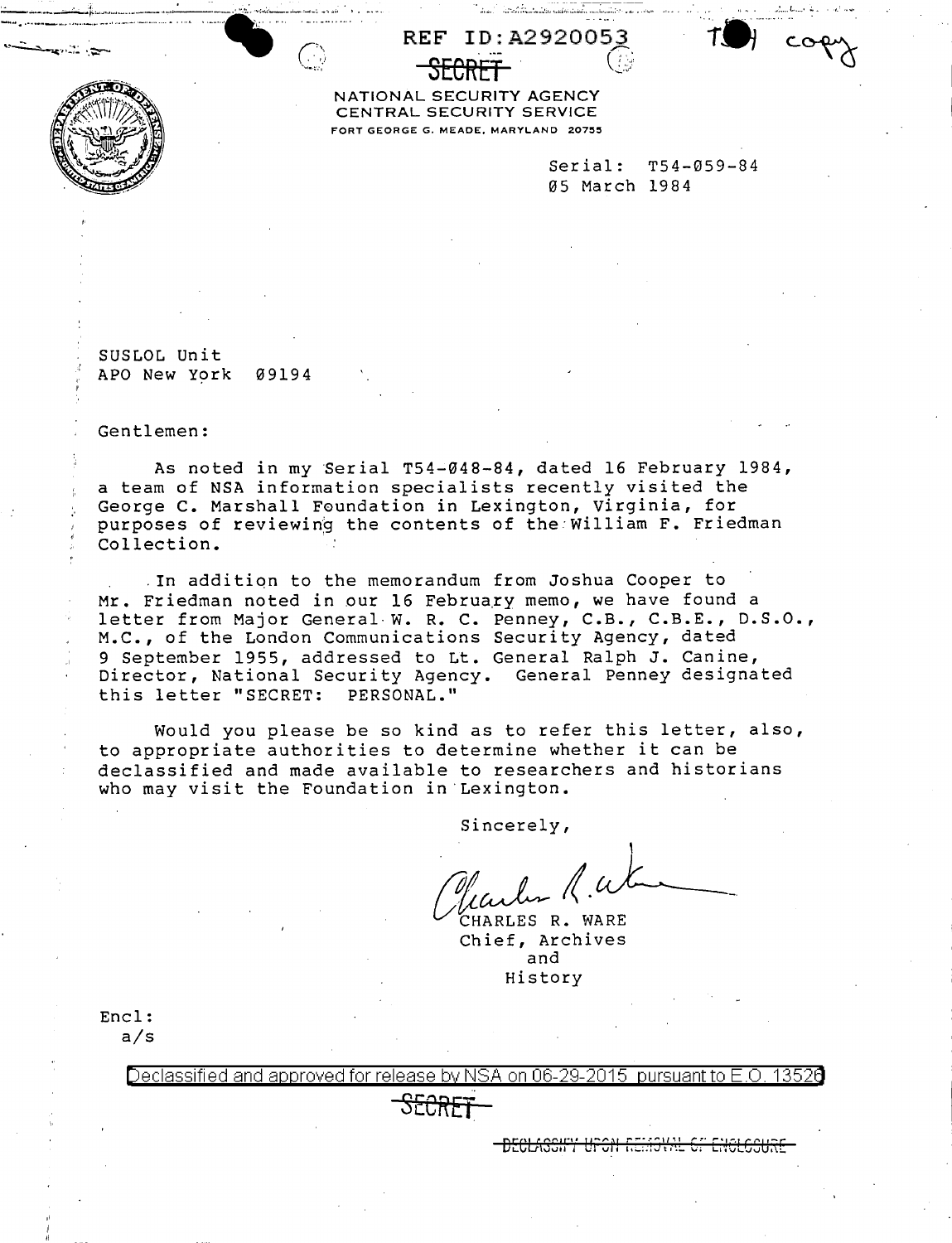REF ID: A2920053

PL 86-36/50 USC 3605

## Serial: T54-059-84

" \_.,•·,. ;\_, , ...... ,'".,,v •• , ... '"~- \_.- • • • -·•~.··,·--'""'•·~-•• "• •~ •

~.;.. .... . . ; .. ;:.·, ·--------------- --~-- ---- - ... -.- -

 $cc: Q43 (W/Encl).$ GC (Attn:  $\boxed{\qquad \qquad}$  (W/Encl) UKL0-1 (W/Encl) T541 (Less Encl) T5413 (Less Encl).

 $\mathcal{A}_{\mathcal{A}}$ 

 $\cdot$  ,11 ~! •• ,II :  $\frac{1}{1}$ *:* <sup>11</sup> ' I·  $\mathfrak{s}$  : : ii ',: 11. ' II II Ii ii • ,11 '"'

مهيدا الأراثية

M/R: An additional classified letter of British origin has turned up. Instant letter forwards it to SUSLOL Cheltenham for passing to appropriate GCHQ office for declassification review.

R.G. Fisher/T5413/972-2268/05 Mar 84/nll